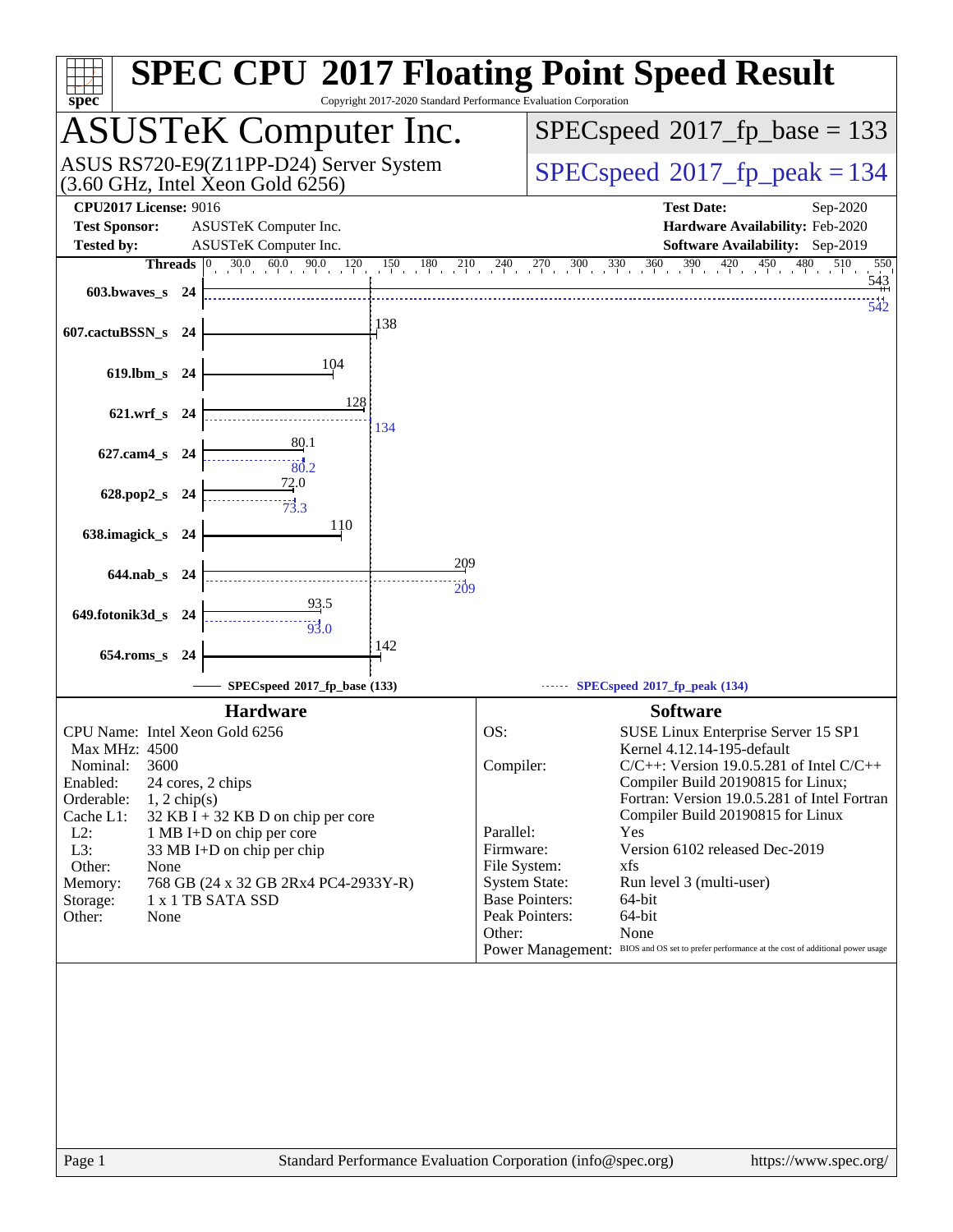

Copyright 2017-2020 Standard Performance Evaluation Corporation

## ASUSTeK Computer Inc.

 $(3.60$  GHz, Intel Xeon Gold  $6256$ ) ASUS RS720-E9(Z11PP-D24) Server System  $SPECspeed@2017$  $SPECspeed@2017$  fp\_peak = 134

 $SPEC speed^{\circ}2017\_fp\_base = 133$ 

**[Test Sponsor:](http://www.spec.org/auto/cpu2017/Docs/result-fields.html#TestSponsor)** ASUSTeK Computer Inc. **[Hardware Availability:](http://www.spec.org/auto/cpu2017/Docs/result-fields.html#HardwareAvailability)** Feb-2020

**[CPU2017 License:](http://www.spec.org/auto/cpu2017/Docs/result-fields.html#CPU2017License)** 9016 **[Test Date:](http://www.spec.org/auto/cpu2017/Docs/result-fields.html#TestDate)** Sep-2020 **[Tested by:](http://www.spec.org/auto/cpu2017/Docs/result-fields.html#Testedby)** ASUSTeK Computer Inc. **[Software Availability:](http://www.spec.org/auto/cpu2017/Docs/result-fields.html#SoftwareAvailability)** Sep-2019

### **[Results Table](http://www.spec.org/auto/cpu2017/Docs/result-fields.html#ResultsTable)**

|                             |                |                | <b>Peak</b><br><b>Base</b> |                |       |                |       |                |                |              |                |              |                |              |
|-----------------------------|----------------|----------------|----------------------------|----------------|-------|----------------|-------|----------------|----------------|--------------|----------------|--------------|----------------|--------------|
| <b>Benchmark</b>            | <b>Threads</b> | <b>Seconds</b> | Ratio                      | <b>Seconds</b> | Ratio | <b>Seconds</b> | Ratio | <b>Threads</b> | <b>Seconds</b> | <b>Ratio</b> | <b>Seconds</b> | <b>Ratio</b> | <b>Seconds</b> | <b>Ratio</b> |
| 603.bwaves_s                | 24             | 109            | 543                        | 109            | 541   | 108            | 547   | 24             | 109            | 542          | 109            | 543          | 110            | 539          |
| 607.cactuBSSN s             | 24             | 120            | 138                        | 120            | 138   | 121            | 138   | 24             | 120            | 138          | <u>120</u>     | 138          | 121            | 138          |
| $619.1$ bm s                | 24             | 50.5           | 104                        | 50.5           | 104   | 50.5           | 104   | 24             | 50.5           | 104          | 50.5           | 104          | 50.5           | 104          |
| $621$ .wrf s                | 24             | 103            | 128                        | 103            | 128   | 103            | 128   | 24             | 98.8           | 134          | 98.7           | 134          | 99.5           | 133          |
| $627$ .cam4 s               | 24             | 110            | 80.3                       | 111            | 80.1  | 111            | 79.9  | 24             | 110            | 80.4         | 111            | 79.5         | 111            | 80.2         |
| $628.pop2_s$                | 24             | 164            | 72.4                       | 166            | 71.5  | 165            | 72.0  | 24             | 162            | 73.3         | 163            | 72.7         | 162            | 73.5         |
| 638.imagick_s               | 24             | 131            | 110                        | 131            | 110   | 131            | 110   | 24             | <u>131</u>     | <b>110</b>   | 131            | <b>110</b>   | 131            | 110          |
| $644$ .nab s                | 24             | 83.7           | 209                        | 83.7           | 209   | 83.7           | 209   | 24             | 83.6           | 209          | 83.7           | 209          | 83.7           | 209          |
| 649.fotonik3d s             | 24             | 97.5           | 93.5                       | 97.0           | 93.9  | 97.5           | 93.5  | 24             | 98.4           | 92.6         | <b>98.0</b>    | 93.0         | 97.7           | 93.3         |
| $654$ .roms s               | 24             | 111            | 142                        | 111            | 142   | 111            | 141   | 24             | 111            | 142          | 111            | 142          | 111            | 141          |
| $SPECspeed*2017_fp\_base =$ |                |                | 133                        |                |       |                |       |                |                |              |                |              |                |              |

**[SPECspeed](http://www.spec.org/auto/cpu2017/Docs/result-fields.html#SPECspeed2017fppeak)[2017\\_fp\\_peak =](http://www.spec.org/auto/cpu2017/Docs/result-fields.html#SPECspeed2017fppeak) 134**

Results appear in the [order in which they were run.](http://www.spec.org/auto/cpu2017/Docs/result-fields.html#RunOrder) Bold underlined text [indicates a median measurement](http://www.spec.org/auto/cpu2017/Docs/result-fields.html#Median).

### **[Operating System Notes](http://www.spec.org/auto/cpu2017/Docs/result-fields.html#OperatingSystemNotes)**

 Stack size set to unlimited using "ulimit -s unlimited" OS set to performance mode via cpupower frequency-set -g performance

### **[Environment Variables Notes](http://www.spec.org/auto/cpu2017/Docs/result-fields.html#EnvironmentVariablesNotes)**

Environment variables set by runcpu before the start of the run: KMP\_AFFINITY = "granularity=fine,compact" LD LIBRARY PATH =  $\sqrt{190u5/lib/intel64}$ " OMP\_STACKSIZE = "192M"

### **[General Notes](http://www.spec.org/auto/cpu2017/Docs/result-fields.html#GeneralNotes)**

 Binaries compiled on a system with 1x Intel Core i9-9900K CPU + 64GB RAM memory using Redhat Enterprise Linux 8.0 Transparent Huge Pages enabled by default Prior to runcpu invocation Filesystem page cache synced and cleared with: sync; echo 3> /proc/sys/vm/drop\_caches NA: The test sponsor attests, as of date of publication, that CVE-2017-5754 (Meltdown) is mitigated in the system as tested and documented. Yes: The test sponsor attests, as of date of publication, that CVE-2017-5753 (Spectre variant 1) is mitigated in the system as tested and documented. Yes: The test sponsor attests, as of date of publication, that CVE-2017-5715 (Spectre variant 2) is mitigated in the system as tested and documented.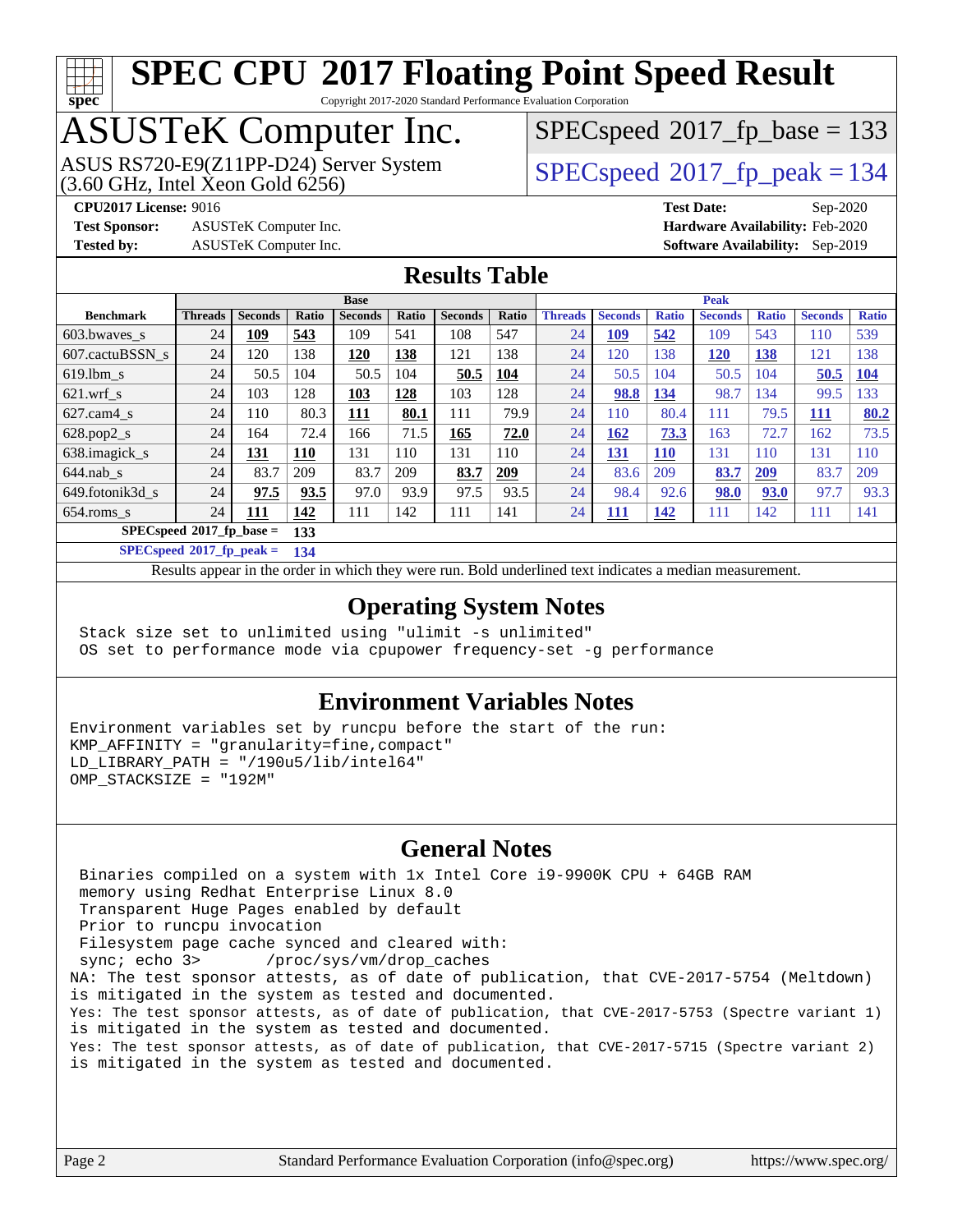

Copyright 2017-2020 Standard Performance Evaluation Corporation

### ASUSTeK Computer Inc.

ASUS RS720-E9(Z11PP-D24) Server System<br>(3.60 GHz, Intel Xeon Gold 6256)

[SPECspeed](http://www.spec.org/auto/cpu2017/Docs/result-fields.html#SPECspeed2017fpbase)<sup>®</sup>2017 fp base = 133

[SPECspeed](http://www.spec.org/auto/cpu2017/Docs/result-fields.html#SPECspeed2017fppeak)<sup>®</sup>2017 fp peak = 134

**[Test Sponsor:](http://www.spec.org/auto/cpu2017/Docs/result-fields.html#TestSponsor)** ASUSTeK Computer Inc. **[Hardware Availability:](http://www.spec.org/auto/cpu2017/Docs/result-fields.html#HardwareAvailability)** Feb-2020 **[Tested by:](http://www.spec.org/auto/cpu2017/Docs/result-fields.html#Testedby)** ASUSTeK Computer Inc. **[Software Availability:](http://www.spec.org/auto/cpu2017/Docs/result-fields.html#SoftwareAvailability)** Sep-2019

**[CPU2017 License:](http://www.spec.org/auto/cpu2017/Docs/result-fields.html#CPU2017License)** 9016 **[Test Date:](http://www.spec.org/auto/cpu2017/Docs/result-fields.html#TestDate)** Sep-2020

### **[Platform Notes](http://www.spec.org/auto/cpu2017/Docs/result-fields.html#PlatformNotes)**

Page 3 Standard Performance Evaluation Corporation [\(info@spec.org\)](mailto:info@spec.org) <https://www.spec.org/> BIOS Configuration: VT-d = Disabled Patrol Scrub = Disabled ENERGY\_PERF\_BIAS\_CFG mode = performance HyperThreading = Disabled CSM Support = Disabled Engine Boost = Level3(Max) Enforce POR = Disable Memory Frequency = 2933 LLC dead line allc = Disabled SR-IOV Support = Disabled Sysinfo program /190u5/bin/sysinfo Rev: r6365 of 2019-08-21 295195f888a3d7edb1e6e46a485a0011 running on linux-628j Thu Sep 24 20:43:43 2020 SUT (System Under Test) info as seen by some common utilities. For more information on this section, see <https://www.spec.org/cpu2017/Docs/config.html#sysinfo> From /proc/cpuinfo model name : Intel(R) Xeon(R) Gold 6256 CPU @ 3.60GHz 2 "physical id"s (chips) 24 "processors" cores, siblings (Caution: counting these is hw and system dependent. The following excerpts from /proc/cpuinfo might not be reliable. Use with caution.) cpu cores : 12 siblings : 12 physical 0: cores 2 4 5 9 11 13 16 18 21 24 26 28 physical 1: cores 0 3 10 12 13 16 17 21 25 26 27 29 From lscpu: Architecture: x86\_64 CPU op-mode(s): 32-bit, 64-bit Byte Order: Little Endian Address sizes: 46 bits physical, 48 bits virtual  $CPU(s):$  24 On-line CPU(s) list: 0-23 Thread(s) per core: 1 Core(s) per socket: 12 Socket(s): 2 NUMA node(s): 2 Vendor ID: GenuineIntel CPU family: 6 Model: 85 Model name: Intel(R) Xeon(R) Gold 6256 CPU @ 3.60GHz Stepping: 7 **(Continued on next page)**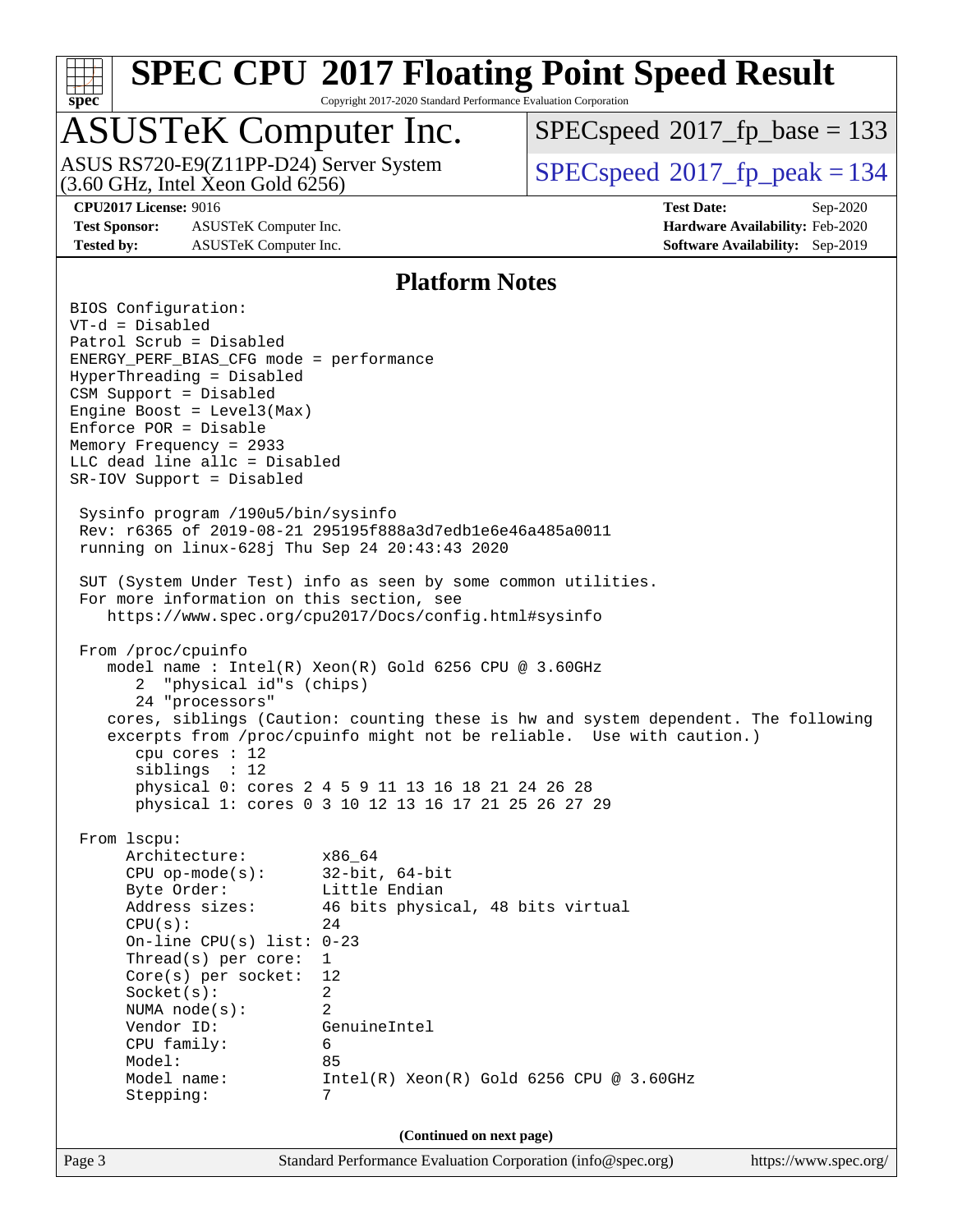

Copyright 2017-2020 Standard Performance Evaluation Corporation

## ASUSTeK Computer Inc.

 $(3.60$  GHz, Intel Xeon Gold  $6256$ ) ASUS RS720-E9(Z11PP-D24) Server System  $SPECspeed^{\circ}2017$  $SPECspeed^{\circ}2017$  fp\_peak = 134

[SPECspeed](http://www.spec.org/auto/cpu2017/Docs/result-fields.html#SPECspeed2017fpbase)<sup>®</sup>2017 fp base = 133

**[Test Sponsor:](http://www.spec.org/auto/cpu2017/Docs/result-fields.html#TestSponsor)** ASUSTeK Computer Inc. **[Hardware Availability:](http://www.spec.org/auto/cpu2017/Docs/result-fields.html#HardwareAvailability)** Feb-2020 **[Tested by:](http://www.spec.org/auto/cpu2017/Docs/result-fields.html#Testedby)** ASUSTeK Computer Inc. **[Software Availability:](http://www.spec.org/auto/cpu2017/Docs/result-fields.html#SoftwareAvailability)** Sep-2019

**[CPU2017 License:](http://www.spec.org/auto/cpu2017/Docs/result-fields.html#CPU2017License)** 9016 **[Test Date:](http://www.spec.org/auto/cpu2017/Docs/result-fields.html#TestDate)** Sep-2020

### **[Platform Notes \(Continued\)](http://www.spec.org/auto/cpu2017/Docs/result-fields.html#PlatformNotes)**

| CPU MHz:                   | 3600.000      |
|----------------------------|---------------|
| $CPIJ$ max $MHz$ :         | 4500.0000     |
| CPU min MHz:               | 1200.0000     |
| BogoMIPS:                  | 7200.00       |
| Virtualization:            | $VT - x$      |
| $L1d$ cache:               | 32K           |
| $L1i$ cache:               | 32K           |
| $L2$ cache:                | 1024K         |
| $L3$ cache:                | 33792K        |
| NUMA $node0$ $CPU(s):$     | $0 - 11$      |
| NUMA nodel $CPU(s): 12-23$ |               |
| --                         | $\sim$ $\sim$ |

Flags: fpu vme de pse tsc msr pae mce cx8 apic sep mtrr pge mca cmov pat pse36 clflush dts acpi mmx fxsr sse sse2 ss ht tm pbe syscall nx pdpe1gb rdtscp lm constant\_tsc art arch\_perfmon pebs bts rep\_good nopl xtopology nonstop\_tsc cpuid aperfmperf pni pclmulqdq dtes64 monitor ds\_cpl vmx smx est tm2 ssse3 sdbg fma cx16 xtpr pdcm pcid dca sse4\_1 sse4\_2 x2apic movbe popcnt tsc\_deadline\_timer aes xsave avx f16c rdrand lahf\_lm abm 3dnowprefetch cpuid\_fault epb cat\_l3 cdp\_l3 invpcid\_single intel\_ppin ssbd mba ibrs ibpb stibp ibrs\_enhanced tpr\_shadow vnmi flexpriority ept vpid fsgsbase tsc\_adjust bmi1 hle avx2 smep bmi2 erms invpcid rtm cqm mpx rdt\_a avx512f avx512dq rdseed adx smap clflushopt clwb intel\_pt avx512cd avx512bw avx512vl xsaveopt xsavec xgetbv1 xsaves cqm\_llc cqm\_occup\_llc cqm\_mbm\_total cqm\_mbm\_local dtherm ida arat pln pts hwp hwp\_act\_window hwp\_epp hwp\_pkg\_req pku ospke avx512\_vnni md\_clear flush\_l1d arch\_capabilities

```
 /proc/cpuinfo cache data
   cache size : 33792 KB
```
 From numactl --hardware WARNING: a numactl 'node' might or might not correspond to a physical chip. available: 2 nodes (0-1) node 0 cpus: 0 1 2 3 4 5 6 7 8 9 10 11 node 0 size: 385587 MB node 0 free: 384607 MB node 1 cpus: 12 13 14 15 16 17 18 19 20 21 22 23 node 1 size: 387068 MB node 1 free: 386406 MB node distances: node 0 1 0: 10 21 1: 21 10 From /proc/meminfo MemTotal: 791200288 kB HugePages\_Total: 0 Hugepagesize: 2048 kB From /etc/\*release\* /etc/\*version\* **(Continued on next page)**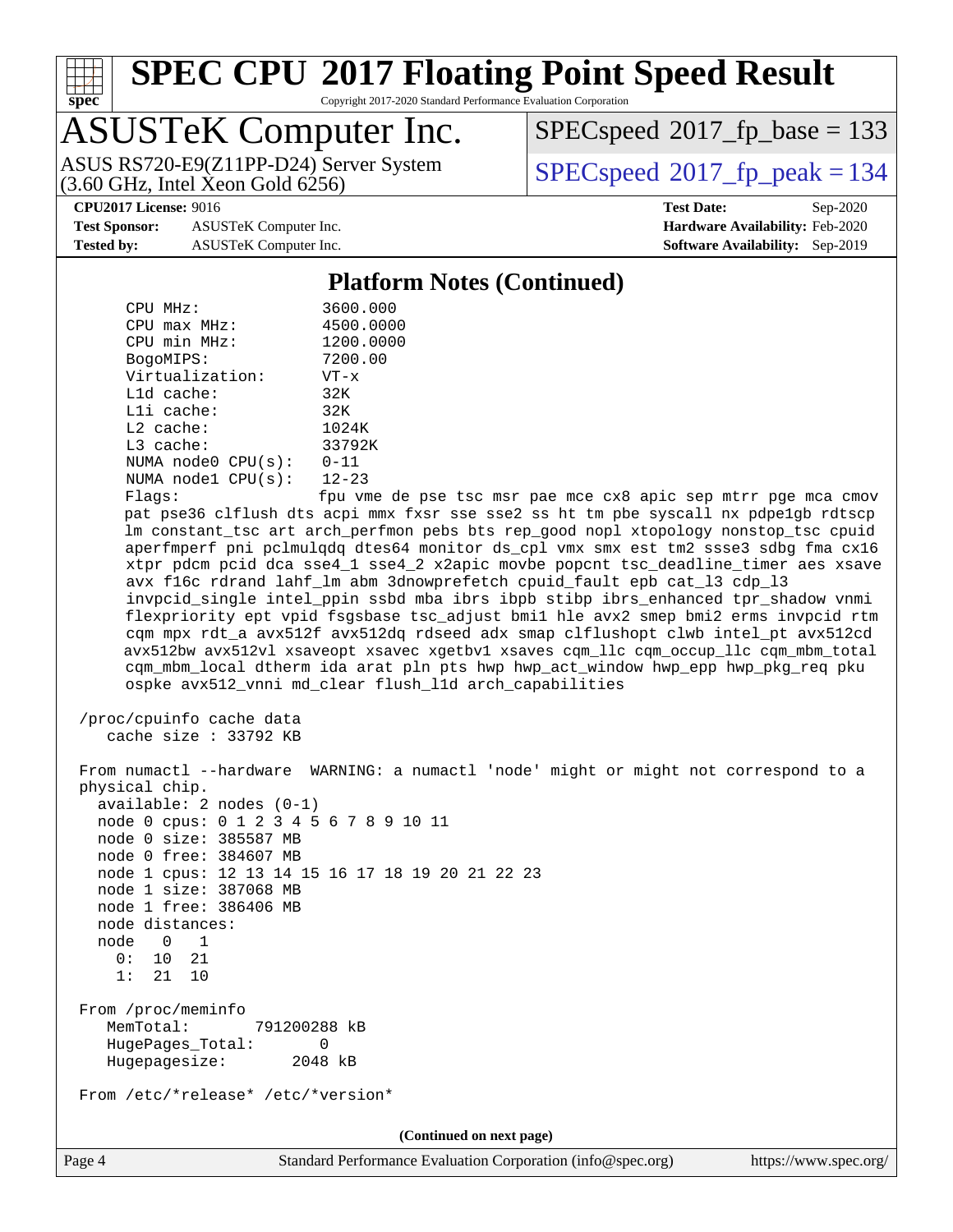

Copyright 2017-2020 Standard Performance Evaluation Corporation

## ASUSTeK Computer Inc.

ASUS RS720-E9(Z11PP-D24) Server System<br>(3.60 GHz, Intel Xeon Gold 6256)

[SPECspeed](http://www.spec.org/auto/cpu2017/Docs/result-fields.html#SPECspeed2017fpbase)<sup>®</sup>2017 fp base = 133

[SPECspeed](http://www.spec.org/auto/cpu2017/Docs/result-fields.html#SPECspeed2017fppeak)<sup>®</sup>2017 fp peak = 134

**[Test Sponsor:](http://www.spec.org/auto/cpu2017/Docs/result-fields.html#TestSponsor)** ASUSTeK Computer Inc. **[Hardware Availability:](http://www.spec.org/auto/cpu2017/Docs/result-fields.html#HardwareAvailability)** Feb-2020 **[Tested by:](http://www.spec.org/auto/cpu2017/Docs/result-fields.html#Testedby)** ASUSTeK Computer Inc. **[Software Availability:](http://www.spec.org/auto/cpu2017/Docs/result-fields.html#SoftwareAvailability)** Sep-2019

**[CPU2017 License:](http://www.spec.org/auto/cpu2017/Docs/result-fields.html#CPU2017License)** 9016 **[Test Date:](http://www.spec.org/auto/cpu2017/Docs/result-fields.html#TestDate)** Sep-2020

### **[Platform Notes \(Continued\)](http://www.spec.org/auto/cpu2017/Docs/result-fields.html#PlatformNotes)**

 os-release: NAME="SLES" VERSION="15-SP1" VERSION\_ID="15.1" PRETTY\_NAME="SUSE Linux Enterprise Server 15 SP1" ID="sles" ID\_LIKE="suse" ANSI\_COLOR="0;32" CPE\_NAME="cpe:/o:suse:sles:15:sp1" uname -a: Linux linux-628j 4.12.14-195-default #1 SMP Tue May 7 10:55:11 UTC 2019 (8fba516) x86\_64 x86\_64 x86\_64 GNU/Linux Kernel self-reported vulnerability status: CVE-2018-3620 (L1 Terminal Fault): Not affected Microarchitectural Data Sampling: Not affected CVE-2017-5754 (Meltdown): Not affected CVE-2018-3639 (Speculative Store Bypass): Mitigation: Speculative Store Bypass disabled via prctl and seccomp CVE-2017-5753 (Spectre variant 1): Mitigation: \_\_user pointer sanitization CVE-2017-5715 (Spectre variant 2): Mitigation: Enhanced IBRS, IBPB: conditional, RSB filling run-level 3 Sep 24 17:06 SPEC is set to: /190u5 Filesystem Type Size Used Avail Use% Mounted on /dev/sda4 xfs 932G 20G 913G 3% / From /sys/devices/virtual/dmi/id BIOS: American Megatrends Inc. 6102 12/05/2019 Vendor: ASUSTeK COMPUTER INC. Product: Z11PP-D24 Series Product Family: Server Serial: System Serial Number Additional information from dmidecode follows. WARNING: Use caution when you interpret this section. The 'dmidecode' program reads system data which is "intended to allow hardware to be accurately determined", but the intent may not be met, as there are frequent changes to hardware, firmware, and the "DMTF SMBIOS" standard. Memory: 24x Samsung M393A4K40CB2-CVF 32 GB 2 rank 2933 (End of data from sysinfo program)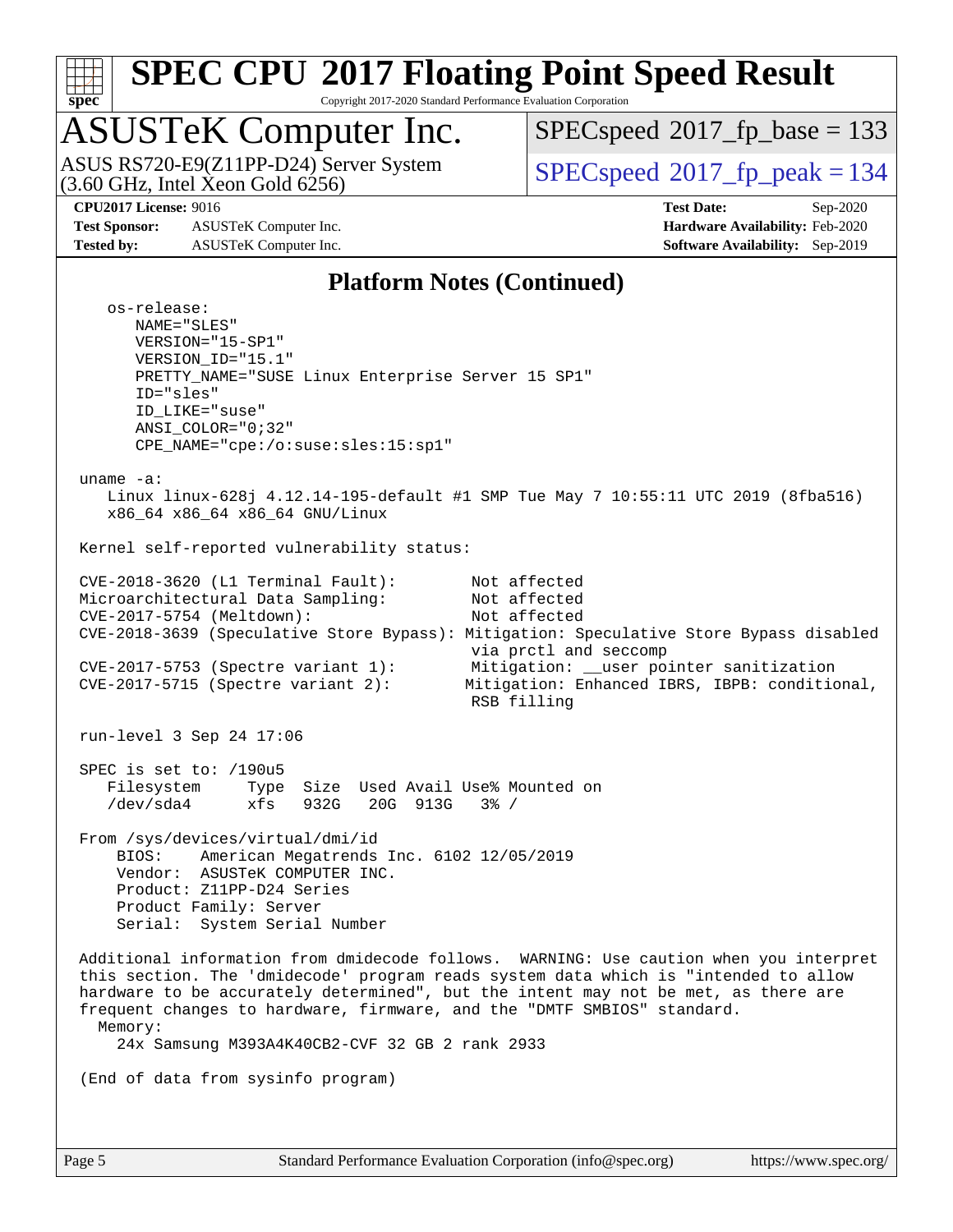

Copyright 2017-2020 Standard Performance Evaluation Corporation

# ASUSTeK Computer Inc.<br>ASUS RS720-E9(Z11PP-D24) Server System

 $(3.60$  GHz, Intel Xeon Gold  $6256$ )

 $SPECspeed^{\circledcirc}2017_fp\_base = 133$  $SPECspeed^{\circledcirc}2017_fp\_base = 133$ 

 $SPEC speed<sup>®</sup>2017_fp\_peak = 134$ 

**[Test Sponsor:](http://www.spec.org/auto/cpu2017/Docs/result-fields.html#TestSponsor)** ASUSTeK Computer Inc. **[Hardware Availability:](http://www.spec.org/auto/cpu2017/Docs/result-fields.html#HardwareAvailability)** Feb-2020 **[Tested by:](http://www.spec.org/auto/cpu2017/Docs/result-fields.html#Testedby)** ASUSTeK Computer Inc. **[Software Availability:](http://www.spec.org/auto/cpu2017/Docs/result-fields.html#SoftwareAvailability)** Sep-2019

**[CPU2017 License:](http://www.spec.org/auto/cpu2017/Docs/result-fields.html#CPU2017License)** 9016 **[Test Date:](http://www.spec.org/auto/cpu2017/Docs/result-fields.html#TestDate)** Sep-2020

### **[Compiler Version Notes](http://www.spec.org/auto/cpu2017/Docs/result-fields.html#CompilerVersionNotes)**

|            | 619.1bm_s(base, peak) 638.imagick_s(base, peak)<br>$644.nab_s(base, peak)$                                                                                                                                                                                                                                                                                                                                                                                                                                                                                           |
|------------|----------------------------------------------------------------------------------------------------------------------------------------------------------------------------------------------------------------------------------------------------------------------------------------------------------------------------------------------------------------------------------------------------------------------------------------------------------------------------------------------------------------------------------------------------------------------|
|            | Intel(R) C Intel(R) 64 Compiler for applications running on Intel(R) 64,<br>Version 19.0.5.281 Build 20190815<br>Copyright (C) 1985-2019 Intel Corporation. All rights reserved.                                                                                                                                                                                                                                                                                                                                                                                     |
|            |                                                                                                                                                                                                                                                                                                                                                                                                                                                                                                                                                                      |
|            | $C++$ , C, Fortran   607.cactuBSSN_s(base, peak)                                                                                                                                                                                                                                                                                                                                                                                                                                                                                                                     |
|            | Intel(R) $C++$ Intel(R) 64 Compiler for applications running on Intel(R) 64,<br>Version 19.0.5.281 Build 20190815<br>Copyright (C) 1985-2019 Intel Corporation. All rights reserved.<br>Intel(R) C Intel(R) 64 Compiler for applications running on Intel(R) 64,<br>Version 19.0.5.281 Build 20190815<br>Copyright (C) 1985-2019 Intel Corporation. All rights reserved.<br>$Intel(R)$ Fortran Intel(R) 64 Compiler for applications running on Intel(R)<br>64, Version 19.0.5.281 Build 20190815<br>Copyright (C) 1985-2019 Intel Corporation. All rights reserved. |
|            |                                                                                                                                                                                                                                                                                                                                                                                                                                                                                                                                                                      |
| Fortran    | 603.bwaves_s(base, peak) 649.fotonik3d_s(base, peak)<br>654.roms_s(base, peak)                                                                                                                                                                                                                                                                                                                                                                                                                                                                                       |
|            | $Intel(R)$ Fortran Intel(R) 64 Compiler for applications running on Intel(R)<br>64, Version 19.0.5.281 Build 20190815<br>Copyright (C) 1985-2019 Intel Corporation. All rights reserved.                                                                                                                                                                                                                                                                                                                                                                             |
|            |                                                                                                                                                                                                                                                                                                                                                                                                                                                                                                                                                                      |
| Fortran, C | 621.wrf_s(base, peak) 627.cam4_s(base, peak)<br>628.pop2_s(base, peak)                                                                                                                                                                                                                                                                                                                                                                                                                                                                                               |
|            | $Intel(R)$ Fortran Intel(R) 64 Compiler for applications running on Intel(R)<br>64, Version 19.0.5.281 Build 20190815<br>Copyright (C) 1985-2019 Intel Corporation. All rights reserved.<br>Intel(R) C Intel(R) 64 Compiler for applications running on Intel(R) 64,<br>Version 19.0.5.281 Build 20190815<br>Copyright (C) 1985-2019 Intel Corporation. All rights reserved.                                                                                                                                                                                         |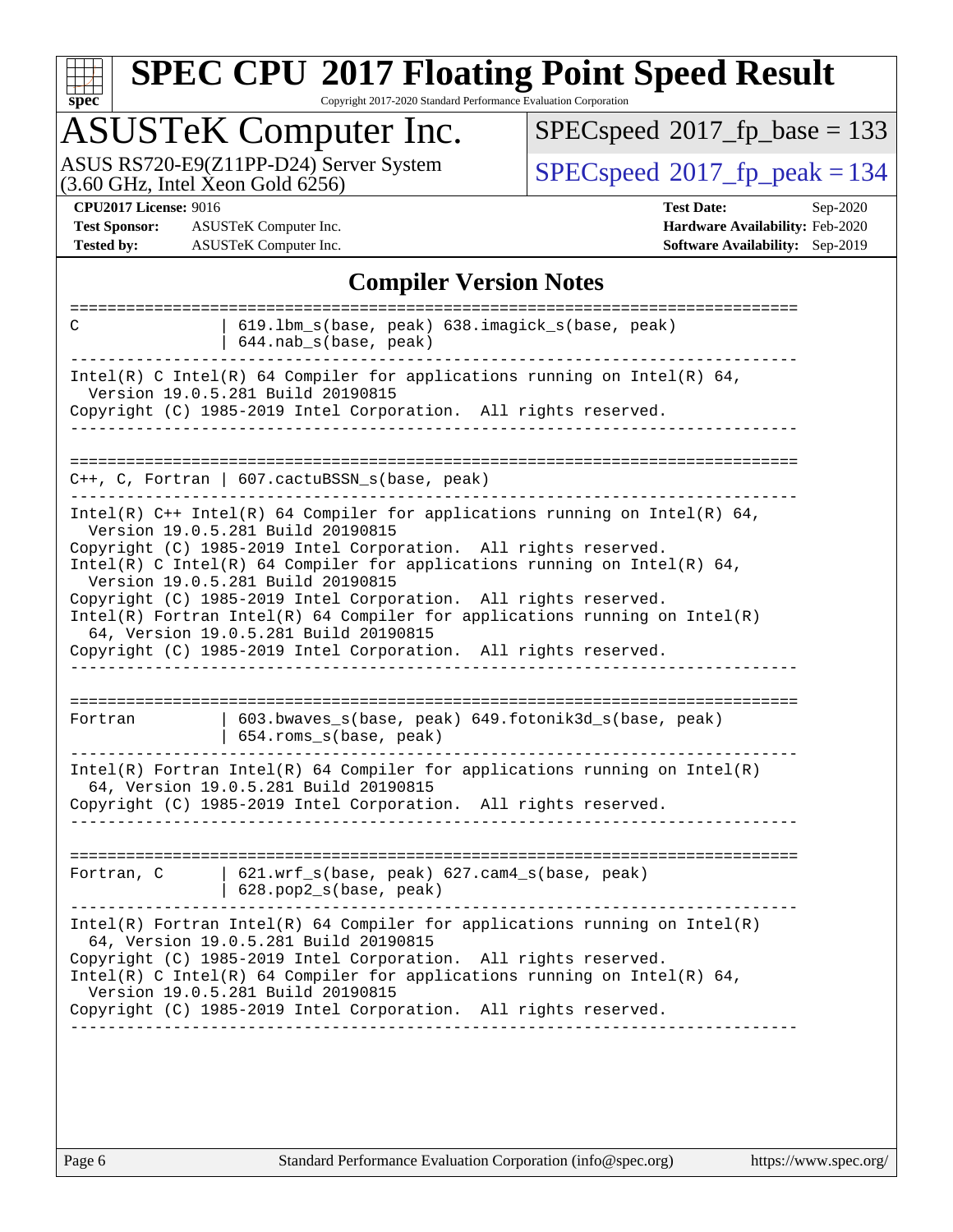

Copyright 2017-2020 Standard Performance Evaluation Corporation

### ASUSTeK Computer Inc.

 $(3.60$  GHz, Intel Xeon Gold  $6256$ ) ASUS RS720-E9(Z11PP-D24) Server System  $SPECspeed@2017$  $SPECspeed@2017$  fp\_peak = 134

[SPECspeed](http://www.spec.org/auto/cpu2017/Docs/result-fields.html#SPECspeed2017fpbase)<sup>®</sup>2017 fp base = 133

**[Test Sponsor:](http://www.spec.org/auto/cpu2017/Docs/result-fields.html#TestSponsor)** ASUSTeK Computer Inc. **[Hardware Availability:](http://www.spec.org/auto/cpu2017/Docs/result-fields.html#HardwareAvailability)** Feb-2020 **[Tested by:](http://www.spec.org/auto/cpu2017/Docs/result-fields.html#Testedby)** ASUSTeK Computer Inc. **[Software Availability:](http://www.spec.org/auto/cpu2017/Docs/result-fields.html#SoftwareAvailability)** Sep-2019

**[CPU2017 License:](http://www.spec.org/auto/cpu2017/Docs/result-fields.html#CPU2017License)** 9016 **[Test Date:](http://www.spec.org/auto/cpu2017/Docs/result-fields.html#TestDate)** Sep-2020

### **[Base Compiler Invocation](http://www.spec.org/auto/cpu2017/Docs/result-fields.html#BaseCompilerInvocation)**

[C benchmarks:](http://www.spec.org/auto/cpu2017/Docs/result-fields.html#Cbenchmarks)

[icc](http://www.spec.org/cpu2017/results/res2020q4/cpu2017-20201023-24247.flags.html#user_CCbase_intel_icc_66fc1ee009f7361af1fbd72ca7dcefbb700085f36577c54f309893dd4ec40d12360134090235512931783d35fd58c0460139e722d5067c5574d8eaf2b3e37e92)

[Fortran benchmarks](http://www.spec.org/auto/cpu2017/Docs/result-fields.html#Fortranbenchmarks): [ifort](http://www.spec.org/cpu2017/results/res2020q4/cpu2017-20201023-24247.flags.html#user_FCbase_intel_ifort_8111460550e3ca792625aed983ce982f94888b8b503583aa7ba2b8303487b4d8a21a13e7191a45c5fd58ff318f48f9492884d4413fa793fd88dd292cad7027ca)

[Benchmarks using both Fortran and C:](http://www.spec.org/auto/cpu2017/Docs/result-fields.html#BenchmarksusingbothFortranandC) [ifort](http://www.spec.org/cpu2017/results/res2020q4/cpu2017-20201023-24247.flags.html#user_CC_FCbase_intel_ifort_8111460550e3ca792625aed983ce982f94888b8b503583aa7ba2b8303487b4d8a21a13e7191a45c5fd58ff318f48f9492884d4413fa793fd88dd292cad7027ca) [icc](http://www.spec.org/cpu2017/results/res2020q4/cpu2017-20201023-24247.flags.html#user_CC_FCbase_intel_icc_66fc1ee009f7361af1fbd72ca7dcefbb700085f36577c54f309893dd4ec40d12360134090235512931783d35fd58c0460139e722d5067c5574d8eaf2b3e37e92)

[Benchmarks using Fortran, C, and C++:](http://www.spec.org/auto/cpu2017/Docs/result-fields.html#BenchmarksusingFortranCandCXX) [icpc](http://www.spec.org/cpu2017/results/res2020q4/cpu2017-20201023-24247.flags.html#user_CC_CXX_FCbase_intel_icpc_c510b6838c7f56d33e37e94d029a35b4a7bccf4766a728ee175e80a419847e808290a9b78be685c44ab727ea267ec2f070ec5dc83b407c0218cded6866a35d07) [icc](http://www.spec.org/cpu2017/results/res2020q4/cpu2017-20201023-24247.flags.html#user_CC_CXX_FCbase_intel_icc_66fc1ee009f7361af1fbd72ca7dcefbb700085f36577c54f309893dd4ec40d12360134090235512931783d35fd58c0460139e722d5067c5574d8eaf2b3e37e92) [ifort](http://www.spec.org/cpu2017/results/res2020q4/cpu2017-20201023-24247.flags.html#user_CC_CXX_FCbase_intel_ifort_8111460550e3ca792625aed983ce982f94888b8b503583aa7ba2b8303487b4d8a21a13e7191a45c5fd58ff318f48f9492884d4413fa793fd88dd292cad7027ca)

### **[Base Portability Flags](http://www.spec.org/auto/cpu2017/Docs/result-fields.html#BasePortabilityFlags)**

 603.bwaves\_s: [-DSPEC\\_LP64](http://www.spec.org/cpu2017/results/res2020q4/cpu2017-20201023-24247.flags.html#suite_basePORTABILITY603_bwaves_s_DSPEC_LP64) 607.cactuBSSN\_s: [-DSPEC\\_LP64](http://www.spec.org/cpu2017/results/res2020q4/cpu2017-20201023-24247.flags.html#suite_basePORTABILITY607_cactuBSSN_s_DSPEC_LP64) 619.lbm\_s: [-DSPEC\\_LP64](http://www.spec.org/cpu2017/results/res2020q4/cpu2017-20201023-24247.flags.html#suite_basePORTABILITY619_lbm_s_DSPEC_LP64) 621.wrf\_s: [-DSPEC\\_LP64](http://www.spec.org/cpu2017/results/res2020q4/cpu2017-20201023-24247.flags.html#suite_basePORTABILITY621_wrf_s_DSPEC_LP64) [-DSPEC\\_CASE\\_FLAG](http://www.spec.org/cpu2017/results/res2020q4/cpu2017-20201023-24247.flags.html#b621.wrf_s_baseCPORTABILITY_DSPEC_CASE_FLAG) [-convert big\\_endian](http://www.spec.org/cpu2017/results/res2020q4/cpu2017-20201023-24247.flags.html#user_baseFPORTABILITY621_wrf_s_convert_big_endian_c3194028bc08c63ac5d04de18c48ce6d347e4e562e8892b8bdbdc0214820426deb8554edfa529a3fb25a586e65a3d812c835984020483e7e73212c4d31a38223) 627.cam4\_s: [-DSPEC\\_LP64](http://www.spec.org/cpu2017/results/res2020q4/cpu2017-20201023-24247.flags.html#suite_basePORTABILITY627_cam4_s_DSPEC_LP64) [-DSPEC\\_CASE\\_FLAG](http://www.spec.org/cpu2017/results/res2020q4/cpu2017-20201023-24247.flags.html#b627.cam4_s_baseCPORTABILITY_DSPEC_CASE_FLAG) 628.pop2\_s: [-DSPEC\\_LP64](http://www.spec.org/cpu2017/results/res2020q4/cpu2017-20201023-24247.flags.html#suite_basePORTABILITY628_pop2_s_DSPEC_LP64) [-DSPEC\\_CASE\\_FLAG](http://www.spec.org/cpu2017/results/res2020q4/cpu2017-20201023-24247.flags.html#b628.pop2_s_baseCPORTABILITY_DSPEC_CASE_FLAG) [-convert big\\_endian](http://www.spec.org/cpu2017/results/res2020q4/cpu2017-20201023-24247.flags.html#user_baseFPORTABILITY628_pop2_s_convert_big_endian_c3194028bc08c63ac5d04de18c48ce6d347e4e562e8892b8bdbdc0214820426deb8554edfa529a3fb25a586e65a3d812c835984020483e7e73212c4d31a38223) [-assume byterecl](http://www.spec.org/cpu2017/results/res2020q4/cpu2017-20201023-24247.flags.html#user_baseFPORTABILITY628_pop2_s_assume_byterecl_7e47d18b9513cf18525430bbf0f2177aa9bf368bc7a059c09b2c06a34b53bd3447c950d3f8d6c70e3faf3a05c8557d66a5798b567902e8849adc142926523472) 638.imagick\_s: [-DSPEC\\_LP64](http://www.spec.org/cpu2017/results/res2020q4/cpu2017-20201023-24247.flags.html#suite_basePORTABILITY638_imagick_s_DSPEC_LP64) 644.nab\_s: [-DSPEC\\_LP64](http://www.spec.org/cpu2017/results/res2020q4/cpu2017-20201023-24247.flags.html#suite_basePORTABILITY644_nab_s_DSPEC_LP64) 649.fotonik3d\_s: [-DSPEC\\_LP64](http://www.spec.org/cpu2017/results/res2020q4/cpu2017-20201023-24247.flags.html#suite_basePORTABILITY649_fotonik3d_s_DSPEC_LP64) 654.roms\_s: [-DSPEC\\_LP64](http://www.spec.org/cpu2017/results/res2020q4/cpu2017-20201023-24247.flags.html#suite_basePORTABILITY654_roms_s_DSPEC_LP64)

### **[Base Optimization Flags](http://www.spec.org/auto/cpu2017/Docs/result-fields.html#BaseOptimizationFlags)**

[C benchmarks](http://www.spec.org/auto/cpu2017/Docs/result-fields.html#Cbenchmarks):

[-m64](http://www.spec.org/cpu2017/results/res2020q4/cpu2017-20201023-24247.flags.html#user_CCbase_m64-icc) [-std=c11](http://www.spec.org/cpu2017/results/res2020q4/cpu2017-20201023-24247.flags.html#user_CCbase_std-icc-std_0e1c27790398a4642dfca32ffe6c27b5796f9c2d2676156f2e42c9c44eaad0c049b1cdb667a270c34d979996257aeb8fc440bfb01818dbc9357bd9d174cb8524) [-xCORE-AVX512](http://www.spec.org/cpu2017/results/res2020q4/cpu2017-20201023-24247.flags.html#user_CCbase_f-xCORE-AVX512) [-ipo](http://www.spec.org/cpu2017/results/res2020q4/cpu2017-20201023-24247.flags.html#user_CCbase_f-ipo) [-O3](http://www.spec.org/cpu2017/results/res2020q4/cpu2017-20201023-24247.flags.html#user_CCbase_f-O3) [-no-prec-div](http://www.spec.org/cpu2017/results/res2020q4/cpu2017-20201023-24247.flags.html#user_CCbase_f-no-prec-div) [-qopt-prefetch](http://www.spec.org/cpu2017/results/res2020q4/cpu2017-20201023-24247.flags.html#user_CCbase_f-qopt-prefetch) [-ffinite-math-only](http://www.spec.org/cpu2017/results/res2020q4/cpu2017-20201023-24247.flags.html#user_CCbase_f_finite_math_only_cb91587bd2077682c4b38af759c288ed7c732db004271a9512da14a4f8007909a5f1427ecbf1a0fb78ff2a814402c6114ac565ca162485bbcae155b5e4258871) [-qopt-mem-layout-trans=4](http://www.spec.org/cpu2017/results/res2020q4/cpu2017-20201023-24247.flags.html#user_CCbase_f-qopt-mem-layout-trans_fa39e755916c150a61361b7846f310bcdf6f04e385ef281cadf3647acec3f0ae266d1a1d22d972a7087a248fd4e6ca390a3634700869573d231a252c784941a8) [-qopenmp](http://www.spec.org/cpu2017/results/res2020q4/cpu2017-20201023-24247.flags.html#user_CCbase_qopenmp_16be0c44f24f464004c6784a7acb94aca937f053568ce72f94b139a11c7c168634a55f6653758ddd83bcf7b8463e8028bb0b48b77bcddc6b78d5d95bb1df2967) [-DSPEC\\_OPENMP](http://www.spec.org/cpu2017/results/res2020q4/cpu2017-20201023-24247.flags.html#suite_CCbase_DSPEC_OPENMP)

[Fortran benchmarks](http://www.spec.org/auto/cpu2017/Docs/result-fields.html#Fortranbenchmarks):

[-m64](http://www.spec.org/cpu2017/results/res2020q4/cpu2017-20201023-24247.flags.html#user_FCbase_m64-icc) [-DSPEC\\_OPENMP](http://www.spec.org/cpu2017/results/res2020q4/cpu2017-20201023-24247.flags.html#suite_FCbase_DSPEC_OPENMP) [-xCORE-AVX512](http://www.spec.org/cpu2017/results/res2020q4/cpu2017-20201023-24247.flags.html#user_FCbase_f-xCORE-AVX512) [-ipo](http://www.spec.org/cpu2017/results/res2020q4/cpu2017-20201023-24247.flags.html#user_FCbase_f-ipo) [-O3](http://www.spec.org/cpu2017/results/res2020q4/cpu2017-20201023-24247.flags.html#user_FCbase_f-O3) [-no-prec-div](http://www.spec.org/cpu2017/results/res2020q4/cpu2017-20201023-24247.flags.html#user_FCbase_f-no-prec-div) [-qopt-prefetch](http://www.spec.org/cpu2017/results/res2020q4/cpu2017-20201023-24247.flags.html#user_FCbase_f-qopt-prefetch) [-ffinite-math-only](http://www.spec.org/cpu2017/results/res2020q4/cpu2017-20201023-24247.flags.html#user_FCbase_f_finite_math_only_cb91587bd2077682c4b38af759c288ed7c732db004271a9512da14a4f8007909a5f1427ecbf1a0fb78ff2a814402c6114ac565ca162485bbcae155b5e4258871) [-qopt-mem-layout-trans=4](http://www.spec.org/cpu2017/results/res2020q4/cpu2017-20201023-24247.flags.html#user_FCbase_f-qopt-mem-layout-trans_fa39e755916c150a61361b7846f310bcdf6f04e385ef281cadf3647acec3f0ae266d1a1d22d972a7087a248fd4e6ca390a3634700869573d231a252c784941a8) [-qopenmp](http://www.spec.org/cpu2017/results/res2020q4/cpu2017-20201023-24247.flags.html#user_FCbase_qopenmp_16be0c44f24f464004c6784a7acb94aca937f053568ce72f94b139a11c7c168634a55f6653758ddd83bcf7b8463e8028bb0b48b77bcddc6b78d5d95bb1df2967) [-nostandard-realloc-lhs](http://www.spec.org/cpu2017/results/res2020q4/cpu2017-20201023-24247.flags.html#user_FCbase_f_2003_std_realloc_82b4557e90729c0f113870c07e44d33d6f5a304b4f63d4c15d2d0f1fab99f5daaed73bdb9275d9ae411527f28b936061aa8b9c8f2d63842963b95c9dd6426b8a)

[Benchmarks using both Fortran and C](http://www.spec.org/auto/cpu2017/Docs/result-fields.html#BenchmarksusingbothFortranandC):

```
-m64 -std=c11 -xCORE-AVX512 -ipo -O3 -no-prec-div -qopt-prefetch
-ffinite-math-only -qopt-mem-layout-trans=4 -qopenmp -DSPEC_OPENMP
-nostandard-realloc-lhs
```
**(Continued on next page)**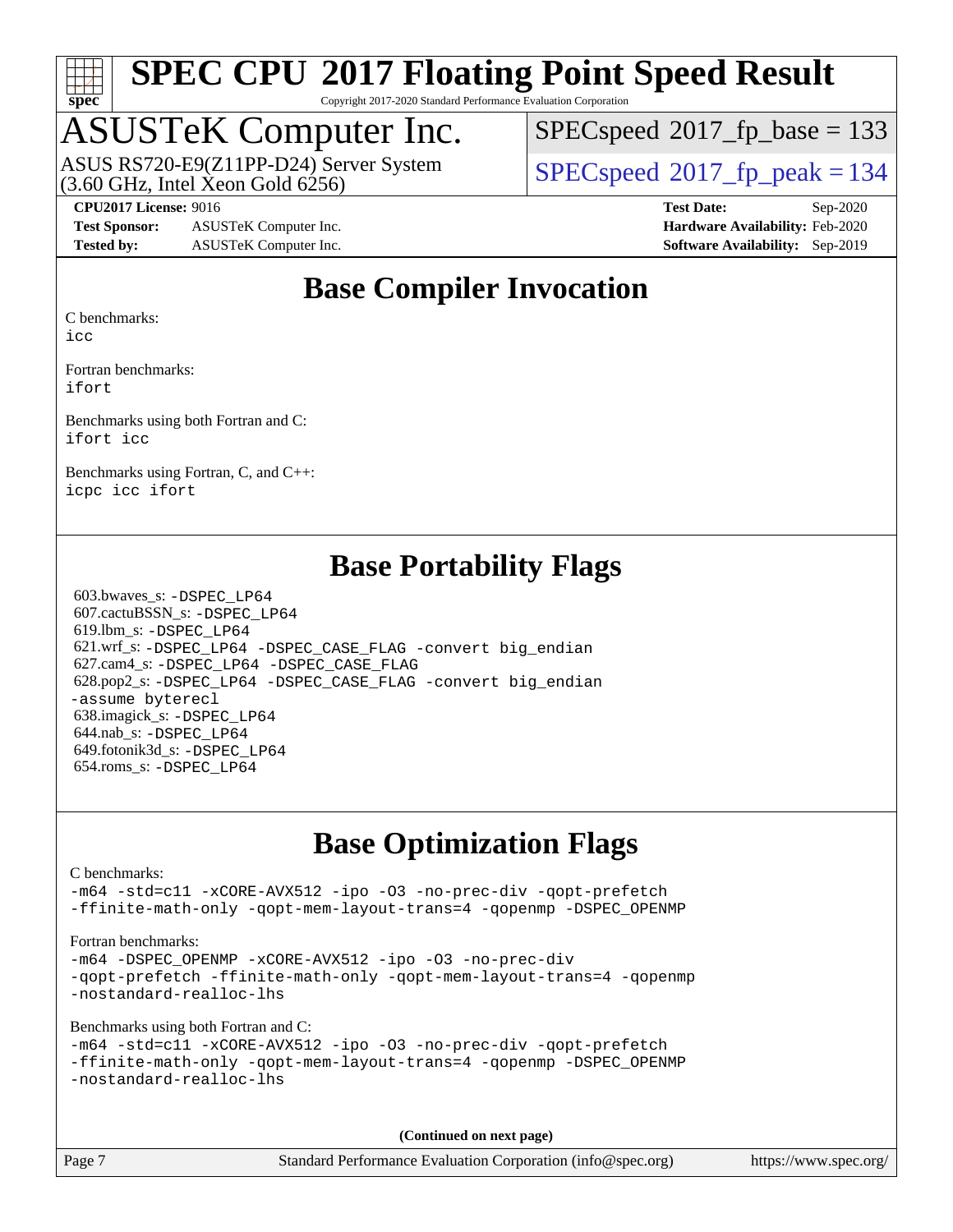

Copyright 2017-2020 Standard Performance Evaluation Corporation

## ASUSTeK Computer Inc.

 $(3.60$  GHz, Intel Xeon Gold  $6256$ ) ASUS RS720-E9(Z11PP-D24) Server System  $SPECspeed@2017$  $SPECspeed@2017$  fp\_peak = 134

[SPECspeed](http://www.spec.org/auto/cpu2017/Docs/result-fields.html#SPECspeed2017fpbase)<sup>®</sup>2017 fp base = 133

**[Test Sponsor:](http://www.spec.org/auto/cpu2017/Docs/result-fields.html#TestSponsor)** ASUSTeK Computer Inc. **[Hardware Availability:](http://www.spec.org/auto/cpu2017/Docs/result-fields.html#HardwareAvailability)** Feb-2020 **[Tested by:](http://www.spec.org/auto/cpu2017/Docs/result-fields.html#Testedby)** ASUSTeK Computer Inc. **[Software Availability:](http://www.spec.org/auto/cpu2017/Docs/result-fields.html#SoftwareAvailability)** Sep-2019

**[CPU2017 License:](http://www.spec.org/auto/cpu2017/Docs/result-fields.html#CPU2017License)** 9016 **[Test Date:](http://www.spec.org/auto/cpu2017/Docs/result-fields.html#TestDate)** Sep-2020

### **[Base Optimization Flags \(Continued\)](http://www.spec.org/auto/cpu2017/Docs/result-fields.html#BaseOptimizationFlags)**

[Benchmarks using Fortran, C, and C++:](http://www.spec.org/auto/cpu2017/Docs/result-fields.html#BenchmarksusingFortranCandCXX)

[-m64](http://www.spec.org/cpu2017/results/res2020q4/cpu2017-20201023-24247.flags.html#user_CC_CXX_FCbase_m64-icc) [-std=c11](http://www.spec.org/cpu2017/results/res2020q4/cpu2017-20201023-24247.flags.html#user_CC_CXX_FCbase_std-icc-std_0e1c27790398a4642dfca32ffe6c27b5796f9c2d2676156f2e42c9c44eaad0c049b1cdb667a270c34d979996257aeb8fc440bfb01818dbc9357bd9d174cb8524) [-xCORE-AVX512](http://www.spec.org/cpu2017/results/res2020q4/cpu2017-20201023-24247.flags.html#user_CC_CXX_FCbase_f-xCORE-AVX512) [-ipo](http://www.spec.org/cpu2017/results/res2020q4/cpu2017-20201023-24247.flags.html#user_CC_CXX_FCbase_f-ipo) [-O3](http://www.spec.org/cpu2017/results/res2020q4/cpu2017-20201023-24247.flags.html#user_CC_CXX_FCbase_f-O3) [-no-prec-div](http://www.spec.org/cpu2017/results/res2020q4/cpu2017-20201023-24247.flags.html#user_CC_CXX_FCbase_f-no-prec-div) [-qopt-prefetch](http://www.spec.org/cpu2017/results/res2020q4/cpu2017-20201023-24247.flags.html#user_CC_CXX_FCbase_f-qopt-prefetch) [-ffinite-math-only](http://www.spec.org/cpu2017/results/res2020q4/cpu2017-20201023-24247.flags.html#user_CC_CXX_FCbase_f_finite_math_only_cb91587bd2077682c4b38af759c288ed7c732db004271a9512da14a4f8007909a5f1427ecbf1a0fb78ff2a814402c6114ac565ca162485bbcae155b5e4258871) [-qopt-mem-layout-trans=4](http://www.spec.org/cpu2017/results/res2020q4/cpu2017-20201023-24247.flags.html#user_CC_CXX_FCbase_f-qopt-mem-layout-trans_fa39e755916c150a61361b7846f310bcdf6f04e385ef281cadf3647acec3f0ae266d1a1d22d972a7087a248fd4e6ca390a3634700869573d231a252c784941a8) [-qopenmp](http://www.spec.org/cpu2017/results/res2020q4/cpu2017-20201023-24247.flags.html#user_CC_CXX_FCbase_qopenmp_16be0c44f24f464004c6784a7acb94aca937f053568ce72f94b139a11c7c168634a55f6653758ddd83bcf7b8463e8028bb0b48b77bcddc6b78d5d95bb1df2967) [-DSPEC\\_OPENMP](http://www.spec.org/cpu2017/results/res2020q4/cpu2017-20201023-24247.flags.html#suite_CC_CXX_FCbase_DSPEC_OPENMP) [-nostandard-realloc-lhs](http://www.spec.org/cpu2017/results/res2020q4/cpu2017-20201023-24247.flags.html#user_CC_CXX_FCbase_f_2003_std_realloc_82b4557e90729c0f113870c07e44d33d6f5a304b4f63d4c15d2d0f1fab99f5daaed73bdb9275d9ae411527f28b936061aa8b9c8f2d63842963b95c9dd6426b8a)

**[Peak Compiler Invocation](http://www.spec.org/auto/cpu2017/Docs/result-fields.html#PeakCompilerInvocation)**

[C benchmarks](http://www.spec.org/auto/cpu2017/Docs/result-fields.html#Cbenchmarks):

[icc](http://www.spec.org/cpu2017/results/res2020q4/cpu2017-20201023-24247.flags.html#user_CCpeak_intel_icc_66fc1ee009f7361af1fbd72ca7dcefbb700085f36577c54f309893dd4ec40d12360134090235512931783d35fd58c0460139e722d5067c5574d8eaf2b3e37e92)

[Fortran benchmarks](http://www.spec.org/auto/cpu2017/Docs/result-fields.html#Fortranbenchmarks): [ifort](http://www.spec.org/cpu2017/results/res2020q4/cpu2017-20201023-24247.flags.html#user_FCpeak_intel_ifort_8111460550e3ca792625aed983ce982f94888b8b503583aa7ba2b8303487b4d8a21a13e7191a45c5fd58ff318f48f9492884d4413fa793fd88dd292cad7027ca)

[Benchmarks using both Fortran and C](http://www.spec.org/auto/cpu2017/Docs/result-fields.html#BenchmarksusingbothFortranandC): [ifort](http://www.spec.org/cpu2017/results/res2020q4/cpu2017-20201023-24247.flags.html#user_CC_FCpeak_intel_ifort_8111460550e3ca792625aed983ce982f94888b8b503583aa7ba2b8303487b4d8a21a13e7191a45c5fd58ff318f48f9492884d4413fa793fd88dd292cad7027ca) [icc](http://www.spec.org/cpu2017/results/res2020q4/cpu2017-20201023-24247.flags.html#user_CC_FCpeak_intel_icc_66fc1ee009f7361af1fbd72ca7dcefbb700085f36577c54f309893dd4ec40d12360134090235512931783d35fd58c0460139e722d5067c5574d8eaf2b3e37e92)

[Benchmarks using Fortran, C, and C++:](http://www.spec.org/auto/cpu2017/Docs/result-fields.html#BenchmarksusingFortranCandCXX) [icpc](http://www.spec.org/cpu2017/results/res2020q4/cpu2017-20201023-24247.flags.html#user_CC_CXX_FCpeak_intel_icpc_c510b6838c7f56d33e37e94d029a35b4a7bccf4766a728ee175e80a419847e808290a9b78be685c44ab727ea267ec2f070ec5dc83b407c0218cded6866a35d07) [icc](http://www.spec.org/cpu2017/results/res2020q4/cpu2017-20201023-24247.flags.html#user_CC_CXX_FCpeak_intel_icc_66fc1ee009f7361af1fbd72ca7dcefbb700085f36577c54f309893dd4ec40d12360134090235512931783d35fd58c0460139e722d5067c5574d8eaf2b3e37e92) [ifort](http://www.spec.org/cpu2017/results/res2020q4/cpu2017-20201023-24247.flags.html#user_CC_CXX_FCpeak_intel_ifort_8111460550e3ca792625aed983ce982f94888b8b503583aa7ba2b8303487b4d8a21a13e7191a45c5fd58ff318f48f9492884d4413fa793fd88dd292cad7027ca)

### **[Peak Portability Flags](http://www.spec.org/auto/cpu2017/Docs/result-fields.html#PeakPortabilityFlags)**

Same as Base Portability Flags

### **[Peak Optimization Flags](http://www.spec.org/auto/cpu2017/Docs/result-fields.html#PeakOptimizationFlags)**

[C benchmarks](http://www.spec.org/auto/cpu2017/Docs/result-fields.html#Cbenchmarks):

 $619.$ lbm\_s: basepeak = yes

638.imagick\_s: basepeak = yes

 644.nab\_s: [-m64](http://www.spec.org/cpu2017/results/res2020q4/cpu2017-20201023-24247.flags.html#user_peakCCLD644_nab_s_m64-icc) [-std=c11](http://www.spec.org/cpu2017/results/res2020q4/cpu2017-20201023-24247.flags.html#user_peakCCLD644_nab_s_std-icc-std_0e1c27790398a4642dfca32ffe6c27b5796f9c2d2676156f2e42c9c44eaad0c049b1cdb667a270c34d979996257aeb8fc440bfb01818dbc9357bd9d174cb8524) [-xCORE-AVX512](http://www.spec.org/cpu2017/results/res2020q4/cpu2017-20201023-24247.flags.html#user_peakCOPTIMIZE644_nab_s_f-xCORE-AVX512) [-ipo](http://www.spec.org/cpu2017/results/res2020q4/cpu2017-20201023-24247.flags.html#user_peakCOPTIMIZE644_nab_s_f-ipo) [-O3](http://www.spec.org/cpu2017/results/res2020q4/cpu2017-20201023-24247.flags.html#user_peakCOPTIMIZE644_nab_s_f-O3) [-no-prec-div](http://www.spec.org/cpu2017/results/res2020q4/cpu2017-20201023-24247.flags.html#user_peakCOPTIMIZE644_nab_s_f-no-prec-div) [-qopt-prefetch](http://www.spec.org/cpu2017/results/res2020q4/cpu2017-20201023-24247.flags.html#user_peakCOPTIMIZE644_nab_s_f-qopt-prefetch) [-ffinite-math-only](http://www.spec.org/cpu2017/results/res2020q4/cpu2017-20201023-24247.flags.html#user_peakCOPTIMIZE644_nab_s_f_finite_math_only_cb91587bd2077682c4b38af759c288ed7c732db004271a9512da14a4f8007909a5f1427ecbf1a0fb78ff2a814402c6114ac565ca162485bbcae155b5e4258871) [-qopt-mem-layout-trans=4](http://www.spec.org/cpu2017/results/res2020q4/cpu2017-20201023-24247.flags.html#user_peakCOPTIMIZE644_nab_s_f-qopt-mem-layout-trans_fa39e755916c150a61361b7846f310bcdf6f04e385ef281cadf3647acec3f0ae266d1a1d22d972a7087a248fd4e6ca390a3634700869573d231a252c784941a8) [-qopenmp](http://www.spec.org/cpu2017/results/res2020q4/cpu2017-20201023-24247.flags.html#user_peakCOPTIMIZE644_nab_s_qopenmp_16be0c44f24f464004c6784a7acb94aca937f053568ce72f94b139a11c7c168634a55f6653758ddd83bcf7b8463e8028bb0b48b77bcddc6b78d5d95bb1df2967) [-DSPEC\\_OPENMP](http://www.spec.org/cpu2017/results/res2020q4/cpu2017-20201023-24247.flags.html#suite_peakCOPTIMIZE644_nab_s_DSPEC_OPENMP)

[Fortran benchmarks](http://www.spec.org/auto/cpu2017/Docs/result-fields.html#Fortranbenchmarks):

```
 603.bwaves_s: -m64 -prof-gen(pass 1) -prof-use(pass 2)
-DSPEC_SUPPRESS_OPENMP -DSPEC_OPENMP -O2 -xCORE-AVX512
-qopt-prefetch -ipo -O3 -ffinite-math-only -no-prec-div
```
**(Continued on next page)**

Page 8 Standard Performance Evaluation Corporation [\(info@spec.org\)](mailto:info@spec.org) <https://www.spec.org/>